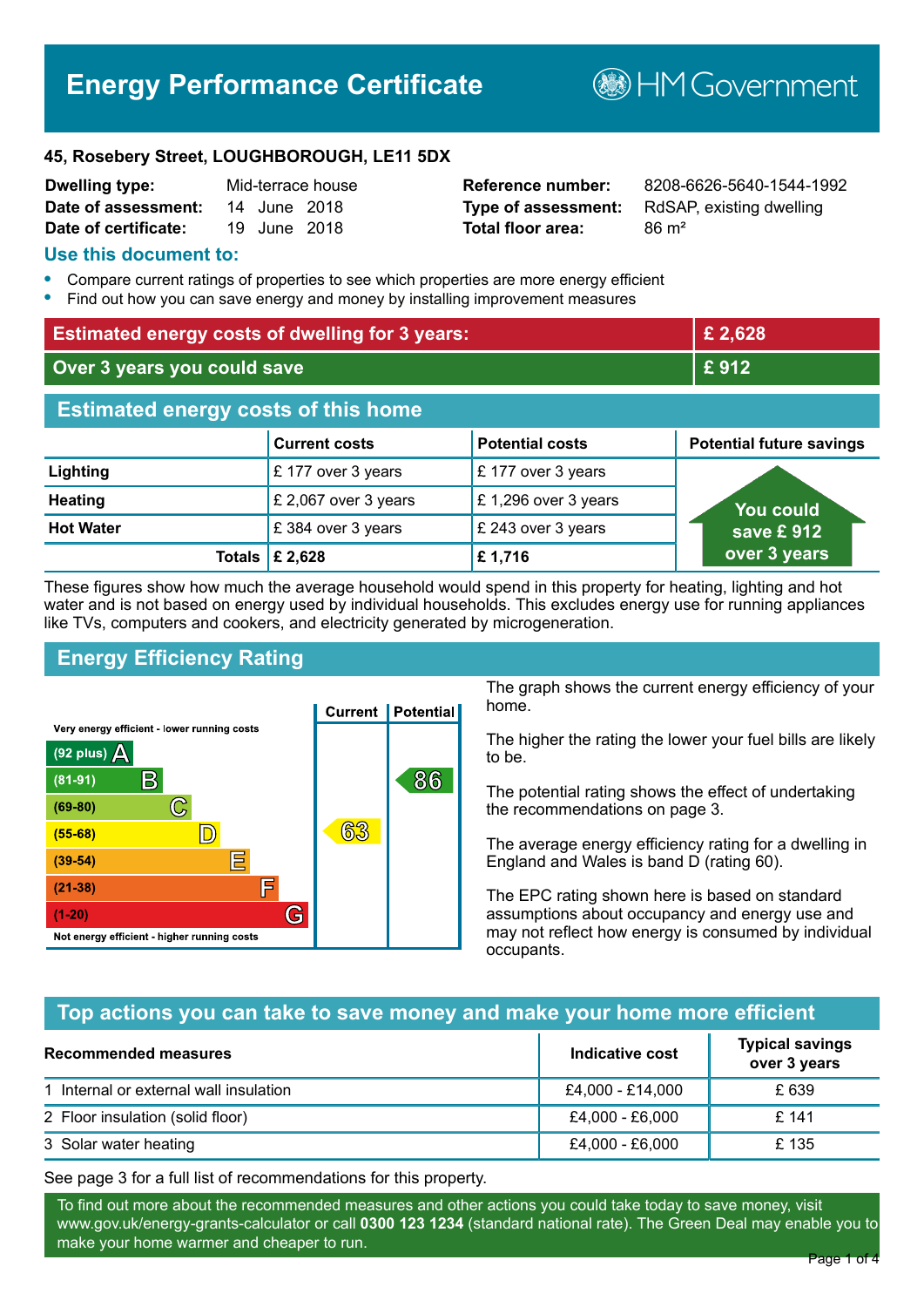#### **Summary of this home's energy performance related features**

| <b>Element</b>        | <b>Description</b>                             | <b>Energy Efficiency</b> |
|-----------------------|------------------------------------------------|--------------------------|
| Walls                 | Solid brick, as built, no insulation (assumed) | *****                    |
| Roof                  | Pitched, 300 mm loft insulation                | *****                    |
| Floor                 | Solid, no insulation (assumed)                 |                          |
|                       | To external air, no insulation (assumed)       |                          |
| Windows               | Fully double glazed                            | ★★★☆☆                    |
| Main heating          | Boiler and radiators, mains gas                | ★★★★☆                    |
| Main heating controls | Programmer, room thermostat and TRVs           | ★★★★☆                    |
| Secondary heating     | None                                           |                          |
| Hot water             | From main system                               | ★★★★☆                    |
| Lighting              | Low energy lighting in all fixed outlets       | *****                    |

Current primary energy use per square metre of floor area: 270 kWh/m² per year

The assessment does not take into consideration the physical condition of any element. 'Assumed' means that the insulation could not be inspected and an assumption has been made in the methodology based on age and type of construction.

#### **Low and zero carbon energy sources**

Low and zero carbon energy sources are sources of energy that release either very little or no carbon dioxide into the atmosphere when they are used. Installing these sources may help reduce energy bills as well as cutting carbon. There are none provided for this home.

# **Your home's heat demand**

For most homes, the vast majority of energy costs derive from heating the home. Where applicable, this table shows the energy that could be saved in this property by insulating the loft and walls, based on typical energy use (shown within brackets as it is a reduction in energy use).

| <b>Heat demand</b>           | <b>Existing dwelling</b> | Impact of loft<br>insulation | <b>Impact of cavity</b><br>wall insulation | Impact of solid<br>wall insulation |
|------------------------------|--------------------------|------------------------------|--------------------------------------------|------------------------------------|
| Space heating (kWh per year) | 12,896                   | N/A                          | N/A                                        | (4.790)                            |
| Water heating (kWh per year) | 2,733                    |                              |                                            |                                    |

You could receive Renewable Heat Incentive (RHI) payments and help reduce carbon emissions by replacing your existing heating system with one that generates renewable heat, subject to meeting minimum energy efficiency requirements. The estimated energy required for space and water heating will form the basis of the payments. For more information, search for the domestic RHI on the www.gov.uk website.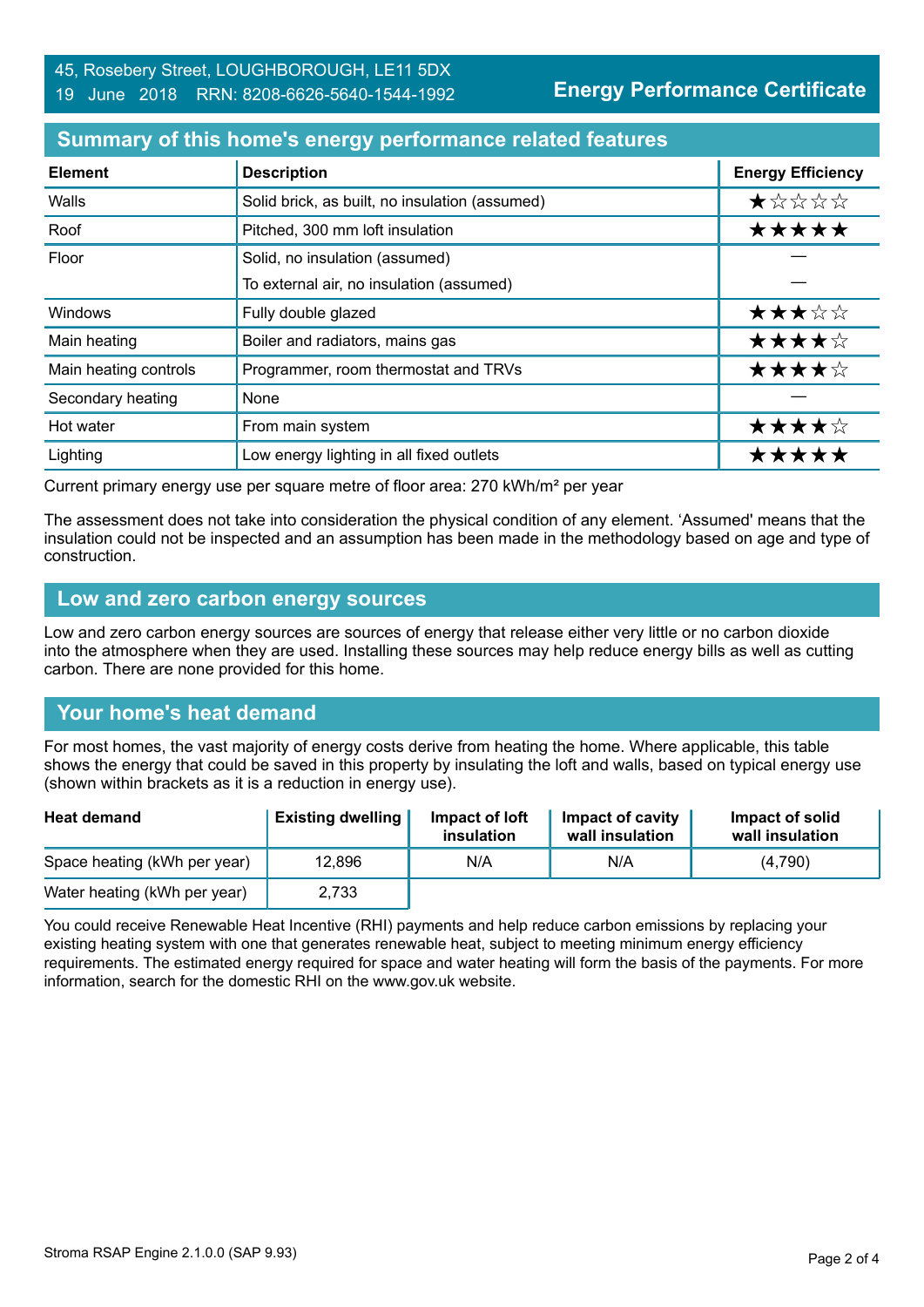#### 45, Rosebery Street, LOUGHBOROUGH, LE11 5DX 19 June 2018 RRN: 8208-6626-5640-1544-1992

#### **Recommendations**

The measures below will improve the energy performance of your dwelling. The performance ratings after improvements listed below are cumulative; that is, they assume the improvements have been installed in the order that they appear in the table. Further information about the recommended measures and other simple actions you could take today to save money is available at www.gov.uk/energy-grants-calculator. Before installing measures, you should make sure you have secured the appropriate permissions, where necessary. Such permissions might include permission from your landlord (if you are a tenant) or approval under Building Regulations for certain types of work.

| <b>Recommended measures</b>          | Indicative cost  | <b>Typical savings</b><br>per year | <b>Rating after</b><br>improvement |
|--------------------------------------|------------------|------------------------------------|------------------------------------|
| Internal or external wall insulation | £4,000 - £14,000 | £ 213                              | C72                                |
| Floor insulation (solid floor)       | £4,000 - £6,000  | £ 47                               | C74                                |
| Solar water heating                  | £4,000 - £6,000  | £45                                | C75                                |
| Solar photovoltaic panels, 2.5 kWp   | £5,000 - £8,000  | £ 286                              | <b>B86</b>                         |

# **Opportunity to benefit from a Green Deal on this property**

Green Deal Finance allows you to pay for some of the cost of your improvements in instalments under a Green Deal Plan (note that this is a credit agreement, but with instalments being added to the electricity bill for the property). The availability of a Green Deal Plan will depend upon your financial circumstances. There is a limit to how much Green Deal Finance can be used, which is determined by how much energy the improvements are estimated to **save** for a 'typical household'.

You may be able to obtain support towards repairs or replacements of heating systems and/or basic insulation measures, if you are in receipt of qualifying benefits or tax credits. To learn more about this scheme and the rules about eligibility, call the Energy Saving Advice Service on **0300 123 1234** for England and Wales.